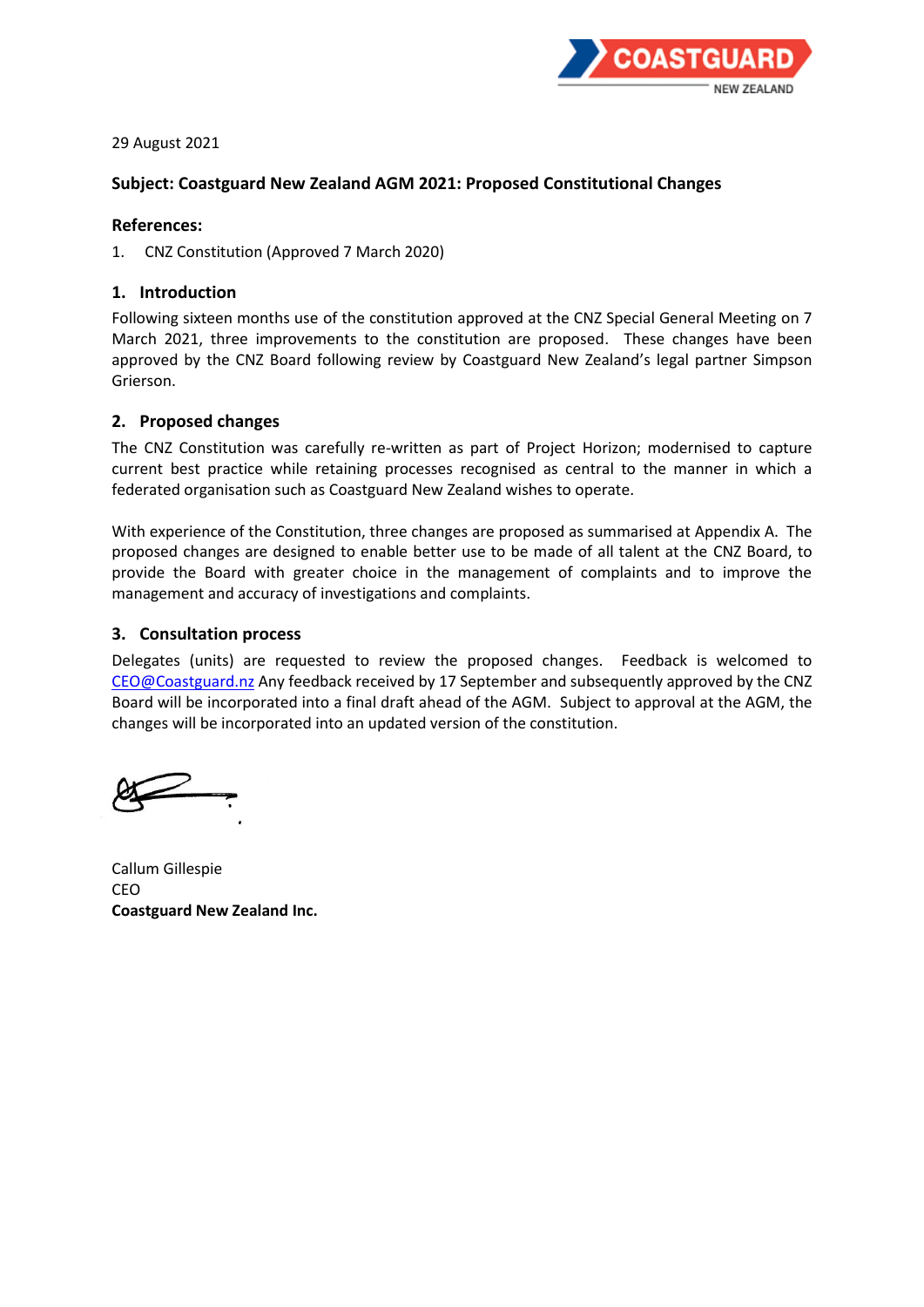# **Table 1: Proposed changes to the Coastguard New Zealand Constitution Oct 21**

| Part      | Proposed Change                                                                                                                                                                                                                                                                                                                                                                                                                                                                                                             | Current wording                                                                                                                                                                                                                                                                        | Proposed wording                                                                                                                                                                                                                                                                                                                                                                                                                                                                                                        |
|-----------|-----------------------------------------------------------------------------------------------------------------------------------------------------------------------------------------------------------------------------------------------------------------------------------------------------------------------------------------------------------------------------------------------------------------------------------------------------------------------------------------------------------------------------|----------------------------------------------------------------------------------------------------------------------------------------------------------------------------------------------------------------------------------------------------------------------------------------|-------------------------------------------------------------------------------------------------------------------------------------------------------------------------------------------------------------------------------------------------------------------------------------------------------------------------------------------------------------------------------------------------------------------------------------------------------------------------------------------------------------------------|
| 15.3.8(b) | (BAP)<br>Board<br>Appointments<br>Panel<br>nominations.<br>constitution<br>The<br>restricts<br>current<br>participation in the Board Appointments<br>Panel to elected members of the CNZ Board<br>only. This prevents the use of appropriately<br>skilled Appointed Members from adding<br>their value to the BAP.<br>This change enables any CNZ Board Member<br>to be appointed to the Board Appointments<br>Panel                                                                                                        | 'an <b>Elected</b> Board Member appointed by the Board;<br>and'                                                                                                                                                                                                                        | 'a Board Member appointed by the Board; and'                                                                                                                                                                                                                                                                                                                                                                                                                                                                            |
| 21.6      | <b>Investigations of Complaints</b><br>The current constitution requires that one or<br>more Board Members must be involved in<br>the investigation of any complaint brought<br>to the Board.<br>This change provides the Board with greater<br>choice to address a complaint and removes<br>the requirement for Board Members to be<br>directly involved in the investigation of every<br>complaint. The findings of all investigations<br>are brought to the Board for final<br>consideration and this remains unaltered. | 'The Board may conduct an investigation of a complaint<br>itself or may appoint a sub-committee to investigate<br>and report. Any such sub-committee will consist of at<br>least one Board Member and may also comprise any<br>other individuals that the Board considers appropriate. | 'The Board may conduct an investigation of a<br>complaint itself, may appoint a sub-committee<br>of the Board to investigate and report the<br>findings to the Board or may instruct the Chief<br>Executive Officer to conduct an investigation<br>using appropriately skilled and independent<br>persons and report the findings to the Board.<br>Any <b>Board sub-committee</b> will consist of at least<br>one Board Member and may also comprise any<br>other individuals that the Board considers<br>appropriate.' |
| 23.1      | Appeals<br>The current constitution has no time limit<br>when an appeal may be introduced following<br>a judgement by a unit. This results in possible<br>appeals 'hanging over' a unit indefinitely. It<br>is also recognised that with the passage of                                                                                                                                                                                                                                                                     | 'Any party dissatisfied with a decision of a Unit on a<br>complaint pursuant to that Unit's Unit Rules may<br>appeal to the Board and the Board or a sub-committee<br>will re-hear the matter.'                                                                                        | 'Any party dissatisfied with a decision of a Unit<br>on a complaint pursuant to that Unit's Unit Rules<br>may appeal to the Board within 60 calendar<br>days from the date of the decision by a Unit and<br>the Board may in its sole discretion decide that<br>the Board or a sub-committee will re-hear the<br>matter. A party may apply for the extension of                                                                                                                                                         |